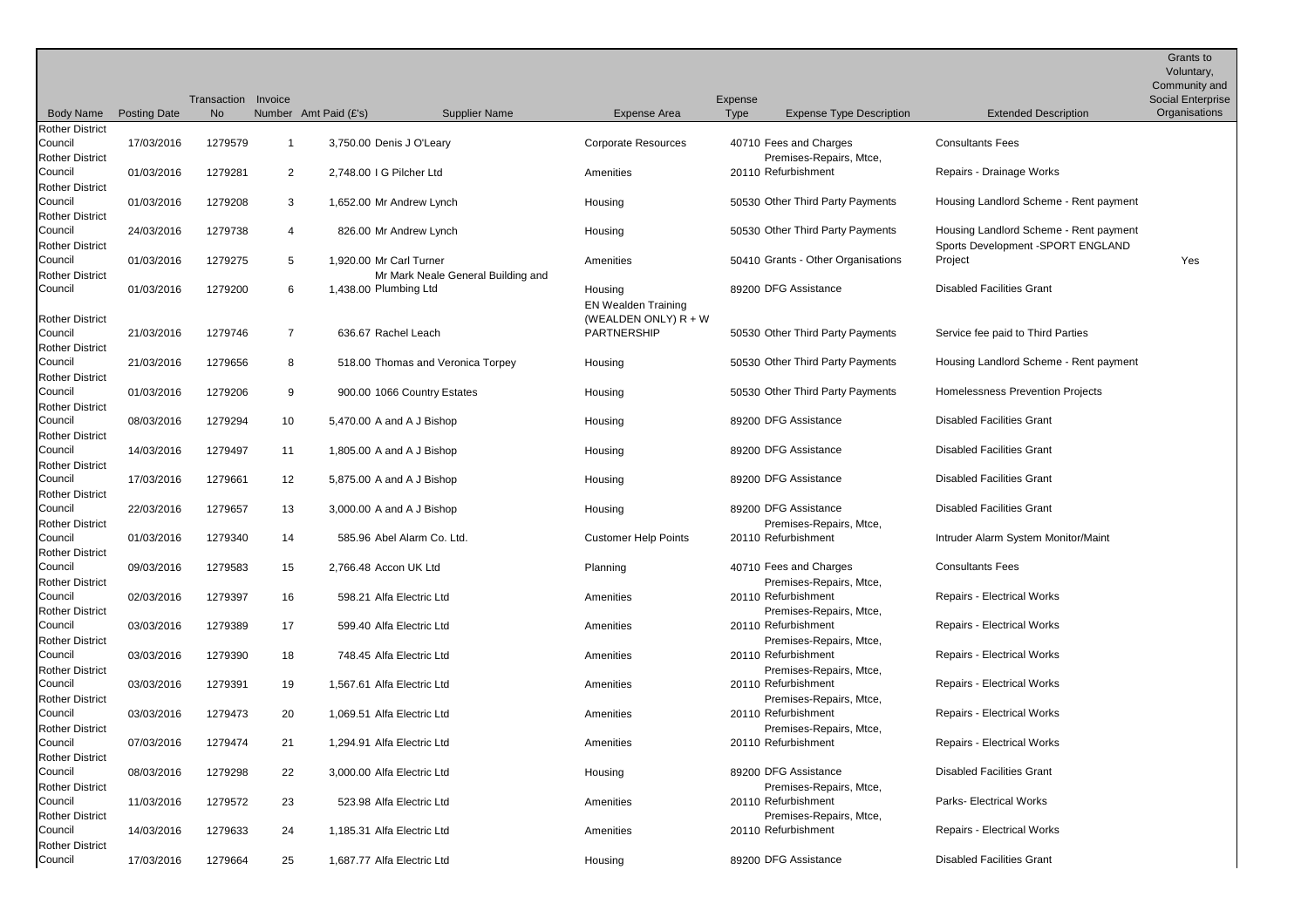|                                                             |                     |             |         |                          |                                               |                                                                 |             |                                                          |                                                                        | Grants to<br>Voluntary,<br>Community and |
|-------------------------------------------------------------|---------------------|-------------|---------|--------------------------|-----------------------------------------------|-----------------------------------------------------------------|-------------|----------------------------------------------------------|------------------------------------------------------------------------|------------------------------------------|
|                                                             |                     | Transaction | Invoice |                          |                                               |                                                                 | Expense     |                                                          |                                                                        | <b>Social Enterprise</b>                 |
| <b>Body Name</b>                                            | <b>Posting Date</b> | <b>No</b>   |         | Number Amt Paid (£'s)    | Supplier Name                                 | Expense Area                                                    | Type        | <b>Expense Type Description</b>                          | <b>Extended Description</b>                                            | Organisations                            |
| <b>Rother District</b><br>Council<br><b>Rother District</b> | 18/03/2016          | 1279742     | 26      |                          | 3,407.51 Animal Wardens Ltd                   | EH Dog Control $R + W$<br>Partnership<br>EH Dog Control $R + W$ |             | 50530 Other Third Party Payments                         | Service fee paid to Third Parties                                      |                                          |
| Council<br><b>Rother District</b>                           | 26/03/2016          | 1279752     | 27      |                          | 3,887.40 Animal Wardens Ltd                   | Partnership                                                     |             | 50530 Other Third Party Payments                         | Service fee paid to Third Parties                                      |                                          |
| Council                                                     | 23/03/2016          | 1279753     | 28      | 9,383.04 AXA - ICAS Ltd  |                                               | Human Resources                                                 |             | 40750 Subscriptions to Organisations                     | Subscription to Organisations                                          |                                          |
| <b>Rother District</b><br>Council                           | 01/03/2016          | 1279203     | 29      | 1,890.00 Bathe in Safety |                                               | Housing                                                         |             | 89200 DFG Assistance                                     | <b>Disabled Facilities Grant</b>                                       |                                          |
| <b>Rother District</b><br>Council<br><b>Rother District</b> | 17/03/2016          | 1279663     | 30      | 4,230.00 Bathe in Safety |                                               | Housing                                                         |             | 89200 DFG Assistance                                     | <b>Disabled Facilities Grant</b>                                       |                                          |
| Council<br><b>Rother District</b>                           | 21/03/2016          | 1279659     | 31      | 4,000.00 Bathe in Safety |                                               | Housing                                                         |             | 89200 DFG Assistance                                     | <b>Disabled Facilities Grant</b>                                       |                                          |
| Council<br><b>Rother District</b>                           | 29/03/2016          | 1279727     | 32      | 1,359.51 Bathe in Safety |                                               | Housing                                                         |             | 89200 DFG Assistance<br>Premises-Repairs, Mtce,          | <b>Disabled Facilities Grant</b>                                       |                                          |
| Council<br><b>Rother District</b>                           | 14/03/2016          | 1279508     | 33      |                          | 3,168.00 Bourne Amenity Ltd                   | Amenities                                                       |             | 20110 Refurbishment                                      | Parks-Landscaping Works                                                |                                          |
| Council<br><b>Rother District</b>                           | 16/03/2016          | 1279796     | 34      |                          | 900.00 Brian Hazell and Partners              | Housing                                                         |             | 50530 Other Third Party Payments                         | <b>Homelessness Prevention Projects</b>                                |                                          |
| Council<br><b>Rother District</b>                           | 10/03/2016          | 1279524     | 35      |                          | 30.00 BT British Telecommunications plc       | Technology                                                      |             | 40910 Telephones                                         | <b>BT-Rental-General</b>                                               |                                          |
| Council<br><b>Rother District</b>                           | 10/03/2016          | 1279524     | 35      |                          | 619.58 BT British Telecommunications plc      | Technology                                                      |             | 40910 Telephones<br>Computer Equip Maintenance (IT       | <b>BT-Rental-General</b>                                               |                                          |
| Council<br><b>Rother District</b>                           | 01/03/2016          | 1279460     | 36      | 839.40 Canon (UK) Ltd    |                                               | Technology                                                      | 41100 ONLY) |                                                          | Maintenance re Colourwave Printer                                      |                                          |
| Council<br><b>Rother District</b>                           | 01/03/2016          | 1279429     | 37      |                          | 6,768.06 Capita Business Services Ltd         | Finance                                                         |             | 40710 Fees and Charges                                   | Software for Academy System                                            |                                          |
| Council<br><b>Rother District</b>                           | 08/03/2016          | 1279514     | 38      |                          | 10,431.60 Capita Business Services Ltd        | Finance                                                         |             | 40710 Fees and Charges<br>Computer Licences (IT TO BUY   | Software for Academy System                                            |                                          |
| Council<br><b>Rother District</b>                           | 10/03/2016          | 1279513     | 39      |                          | 10,484.72 Capita Business Services Ltd        | Technology                                                      | 41140 ONLY) |                                                          | Advnce Pay Maint/Upgrading Software                                    |                                          |
| Council<br><b>Rother District</b>                           | 11/03/2016          | 1279689     | 40      |                          | 2,340.00 Capita Business Services Ltd         | Finance                                                         |             | 40710 Fees and Charges                                   | Off-site resilience processing                                         |                                          |
| Council<br><b>Rother District</b>                           | 17/03/2016          | 1279729     | 41      |                          | 3,402.00 Capita Business Services Ltd         | Finance                                                         |             | 40710 Fees and Charges                                   | <b>Consultants Fees</b>                                                |                                          |
| Council<br><b>Rother District</b>                           | 08/03/2016          | 1279379     | 42      | 2,667.60 Care Signs      |                                               | Amenities                                                       |             | 40110 Tools & Specialist Equipment                       | Purchase of Signs                                                      |                                          |
| Council<br><b>Rother District</b>                           | 18/03/2016          | 1279702     | 43      |                          | 14.60 Chris Kelly Media Skills Training       | <b>Corporate Resources</b>                                      |             | 41510 Members Conference Expenses                        | Members Training/Conference Fees                                       |                                          |
| Council<br><b>Rother District</b>                           | 18/03/2016          | 1279702     | 43      |                          | 1,278.48 Chris Kelly Media Skills Training    | <b>Corporate Resources</b>                                      |             | 41510 Members Conference Expenses                        | <b>Members Training/Conference Fees</b>                                |                                          |
| Council<br><b>Rother District</b>                           | 14/03/2016          | 1279504     | 44      |                          | 3,937.20 Contract Sign Systems                | Amenities                                                       |             | 40110 Tools & Specialist Equipment                       | Purchase of Signs<br>Coast Community Team expenditure                  |                                          |
| Council<br><b>Rother District</b>                           | 03/03/2016          | 1279765     | 45      |                          | 3,600.00 De La Warr Pavilion (Enterprise) Ltd | Regeneration                                                    |             | 40710 Fees and Charges<br>Computer Equip Maintenance (IT | (Bexhill Forward)                                                      |                                          |
| Council<br><b>Rother District</b>                           | 10/03/2016          | 1279505     | 46      |                          | 1,812.00 Dell Corporation Ltd                 | Technology<br><b>Building Control</b>                           | 41100 ONLY) |                                                          | Maintenance-File Servers                                               |                                          |
| Council<br><b>Rother District</b>                           | 04/03/2016          | 1279329     | 47      |                          | 2,682.64 District Surveyors Association Ltd   | Partnership<br>Police Crime                                     |             | 40750 Subscriptions to Organisations                     | Subscription to Organisations<br>election only - print -non print room |                                          |
| Council<br><b>Rother District</b>                           | 01/03/2016          | 1279707     | 48      |                          | 2,520.65 Electoral Reform Services Ltd        | Commisioners                                                    |             | 40410 Printing (Non Print Room)                          | (ECU)GROSS                                                             |                                          |
| Council                                                     | 14/03/2016          | 1279496     | 49      |                          | 4,744.00 Endless Imagination Ltd              | Housing                                                         |             | 89200 DFG Assistance                                     | <b>Disabled Facilities Grant</b>                                       |                                          |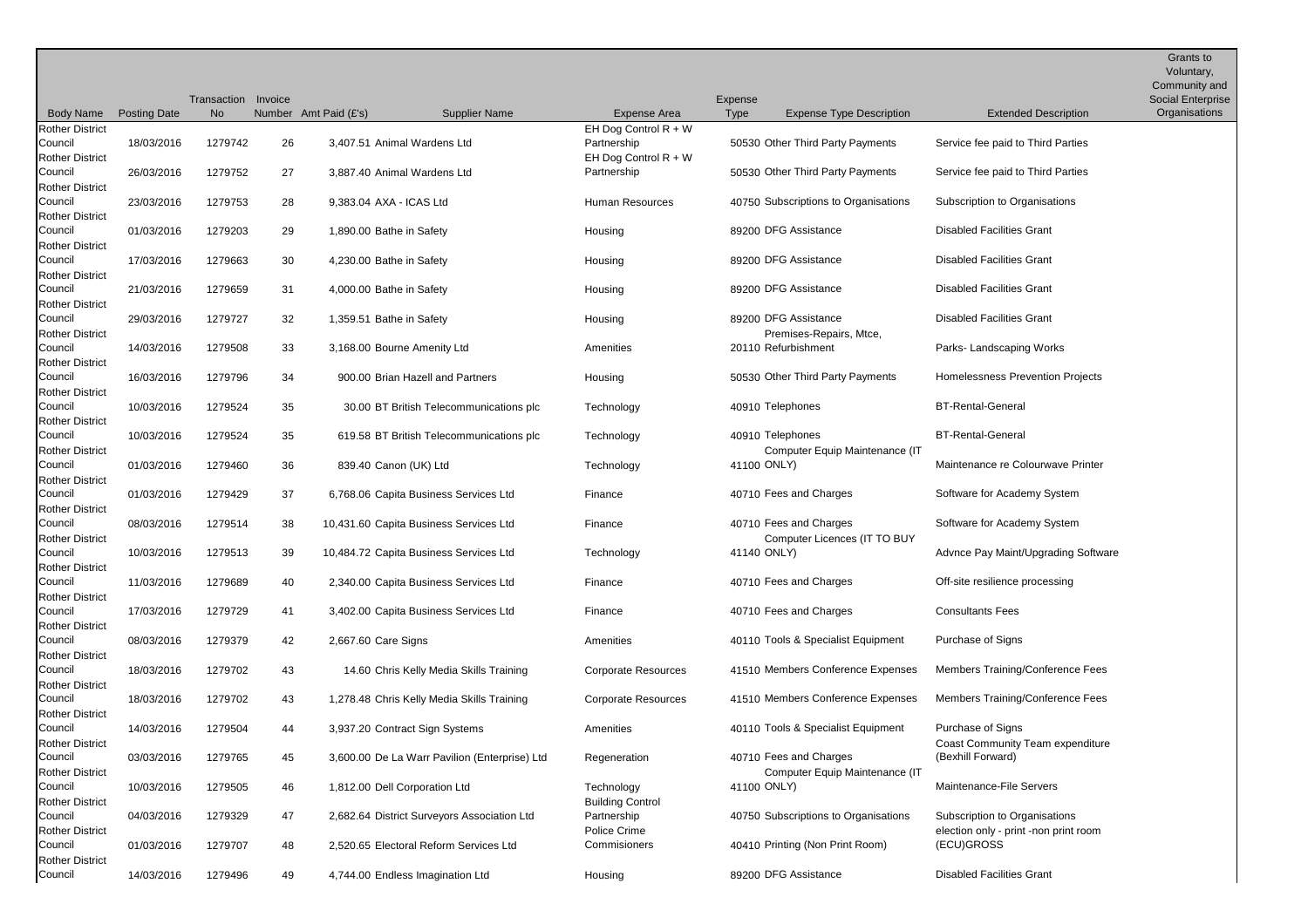|                                   |                     |             |         |                                           |                                         |                      |                                  |                                     | Grants to<br>Voluntary,<br>Community and |
|-----------------------------------|---------------------|-------------|---------|-------------------------------------------|-----------------------------------------|----------------------|----------------------------------|-------------------------------------|------------------------------------------|
|                                   |                     | Transaction | Invoice |                                           |                                         | Expense              |                                  |                                     | Social Enterprise                        |
| <b>Body Name</b>                  | <b>Posting Date</b> | <b>No</b>   |         | Number Amt Paid (£'s)<br>Supplier Name    | Expense Area                            | Type                 | <b>Expense Type Description</b>  | <b>Extended Description</b>         | Organisations                            |
| <b>Rother District</b>            |                     |             |         |                                           | EH Pollution $R + W$                    |                      |                                  |                                     |                                          |
| Council                           | 21/03/2016          | 1279741     | 50      | 2,953.20 Enviro Technology Services Plc   | Partnership                             |                      | 50530 Other Third Party Payments | Service fee paid to Third Parties   |                                          |
| <b>Rother District</b><br>Council | 01/03/2016          | 1279198     | 51      | 580.50 Family Mosaic Housing              | Housing                                 | 89200 DFG Assistance |                                  | <b>Disabled Facilities Grant</b>    |                                          |
| <b>Rother District</b>            |                     |             |         |                                           |                                         |                      |                                  |                                     |                                          |
| Council                           | 01/03/2016          | 1279202     | 52      | 1,258.50 Family Mosaic Housing            | Housing                                 | 89200 DFG Assistance |                                  | <b>Disabled Facilities Grant</b>    |                                          |
| <b>Rother District</b>            |                     |             |         |                                           |                                         |                      |                                  |                                     |                                          |
| Council                           | 01/03/2016          | 1279205     | 53      | 660.00 Family Mosaic Housing              | Housing                                 | 89200 DFG Assistance |                                  | <b>Disabled Facilities Grant</b>    |                                          |
| <b>Rother District</b>            |                     |             |         |                                           |                                         |                      |                                  |                                     |                                          |
| Council                           | 08/03/2016          | 1279290     | 54      | 766.97 Family Mosaic Housing              | Housing                                 | 89200 DFG Assistance |                                  | <b>Disabled Facilities Grant</b>    |                                          |
| <b>Rother District</b>            |                     |             |         |                                           |                                         |                      |                                  |                                     |                                          |
| Council                           | 08/03/2016          | 1279292     | 55      | 853.64 Family Mosaic Housing              | Housing                                 | 89200 DFG Assistance |                                  | <b>Disabled Facilities Grant</b>    |                                          |
| <b>Rother District</b>            |                     |             |         |                                           |                                         |                      |                                  |                                     |                                          |
| Council<br><b>Rother District</b> | 14/03/2016          | 1279492     | 56      | 757.62 Family Mosaic Housing              | Housing                                 | 89200 DFG Assistance |                                  | <b>Disabled Facilities Grant</b>    |                                          |
| Council                           | 14/03/2016          | 1279493     | 57      | 513.90 Family Mosaic Housing              | Housing                                 | 89200 DFG Assistance |                                  | <b>Disabled Facilities Grant</b>    |                                          |
| <b>Rother District</b>            |                     |             |         |                                           |                                         |                      |                                  |                                     |                                          |
| Council                           | 14/03/2016          | 1279498     | 58      | 795.74 Family Mosaic Housing              | Housing                                 | 89200 DFG Assistance |                                  | <b>Disabled Facilities Grant</b>    |                                          |
| <b>Rother District</b>            |                     |             |         |                                           |                                         |                      |                                  |                                     |                                          |
| Council                           | 17/03/2016          | 1279660     | 59      | 1,061.62 Family Mosaic Housing            | Housing                                 | 89200 DFG Assistance |                                  | <b>Disabled Facilities Grant</b>    |                                          |
| <b>Rother District</b>            |                     |             |         |                                           |                                         |                      |                                  |                                     |                                          |
| Council                           | 17/03/2016          | 1279662     | 60      | 2,233.00 Family Mosaic Housing            | Housing                                 | 89200 DFG Assistance |                                  | <b>Disabled Facilities Grant</b>    |                                          |
| <b>Rother District</b><br>Council | 17/03/2016          | 1279665     | 61      | 1,031.06 Family Mosaic Housing            | Housing                                 | 89200 DFG Assistance |                                  | <b>Disabled Facilities Grant</b>    |                                          |
| <b>Rother District</b>            |                     |             |         |                                           |                                         |                      |                                  |                                     |                                          |
| Council                           | 22/03/2016          | 1279658     | 62      | 913.13 Family Mosaic Housing              | Housing                                 | 89200 DFG Assistance |                                  | <b>Disabled Facilities Grant</b>    |                                          |
| <b>Rother District</b>            |                     |             |         |                                           |                                         |                      |                                  |                                     |                                          |
| Council                           | 29/03/2016          | 1279725     | 63      | 681.00 Family Mosaic Housing              | Housing                                 | 89200 DFG Assistance |                                  | <b>Disabled Facilities Grant</b>    |                                          |
| <b>Rother District</b>            |                     |             |         |                                           |                                         |                      |                                  |                                     |                                          |
| Council                           | 29/03/2016          | 1279728     | 64      | 4,595.50 Family Mosaic Housing            | Housing                                 | 89200 DFG Assistance |                                  | <b>Disabled Facilities Grant</b>    |                                          |
| <b>Rother District</b><br>Council |                     |             |         |                                           |                                         |                      | 50510 Private Contractors        | Management Fee to Private Contracto |                                          |
| <b>Rother District</b>            | 09/03/2016          | 1279616     | 65      | 18,638.23 Freedom Leisure                 | Amenities                               |                      |                                  |                                     |                                          |
| Council                           | 09/03/2016          | 1279616     | 65      | 6,337.01 Freedom Leisure                  | Amenities                               |                      | 50510 Private Contractors        | Management Fee to Private Contracto |                                          |
| <b>Rother District</b>            |                     |             |         |                                           |                                         |                      |                                  |                                     |                                          |
| Council                           | 09/03/2016          | 1279616     | 65      | 12,301.25 Freedom Leisure                 | Amenities                               |                      | 50510 Private Contractors        | Management Fee to Private Contracto |                                          |
| <b>Rother District</b>            |                     |             |         |                                           |                                         |                      |                                  |                                     |                                          |
| Council                           | 06/03/2016          | 1279475     | 66      | 2,800.00 Globetask Ltd                    | Finance                                 |                      | 40710 Fees and Charges           | <b>Consultants Fees</b>             |                                          |
| <b>Rother District</b>            |                     |             |         |                                           |                                         |                      |                                  |                                     |                                          |
| Council<br><b>Rother District</b> | 01/03/2016          | 1279199     | 67      | 3,850.00 GMS Adaptations                  | Housing                                 | 89200 DFG Assistance |                                  | <b>Disabled Facilities Grant</b>    |                                          |
| Council                           | 01/03/2016          | 1279204     | 68      | 4,400.00 GMS Adaptations                  | Housing                                 | 89200 DFG Assistance |                                  | <b>Disabled Facilities Grant</b>    |                                          |
| <b>Rother District</b>            |                     |             |         |                                           |                                         |                      |                                  |                                     |                                          |
| Council                           | 08/03/2016          | 1279297     | 69      | 1,885.00 GMS Adaptations                  | Housing                                 | 89200 DFG Assistance |                                  | <b>Disabled Facilities Grant</b>    |                                          |
| <b>Rother District</b>            |                     |             |         |                                           |                                         |                      |                                  |                                     |                                          |
| Council                           | 29/03/2016          | 1279724     | 70      | 4,540.00 GMS Adaptations                  | Housing                                 | 89200 DFG Assistance |                                  | <b>Disabled Facilities Grant</b>    |                                          |
| <b>Rother District</b>            |                     |             |         |                                           | EH Pollution $R + W$                    |                      |                                  |                                     |                                          |
| Council                           | 07/03/2016          | 1279628     | 71      | 1,400.20 Hailsham Funeral Service         | Partnership                             |                      | 50530 Other Third Party Payments | Service fee paid to Third Parties   |                                          |
| <b>Rother District</b>            |                     |             |         |                                           | EH Licenses and<br>Registration $R + W$ |                      |                                  |                                     |                                          |
| Council                           | 03/03/2016          | 1279630     | 72      | 906.00 International Zoo Veterinary Group | Partnership                             |                      | 50530 Other Third Party Payments | Service fee paid to Third Parties   |                                          |
|                                   |                     |             |         |                                           |                                         |                      |                                  |                                     |                                          |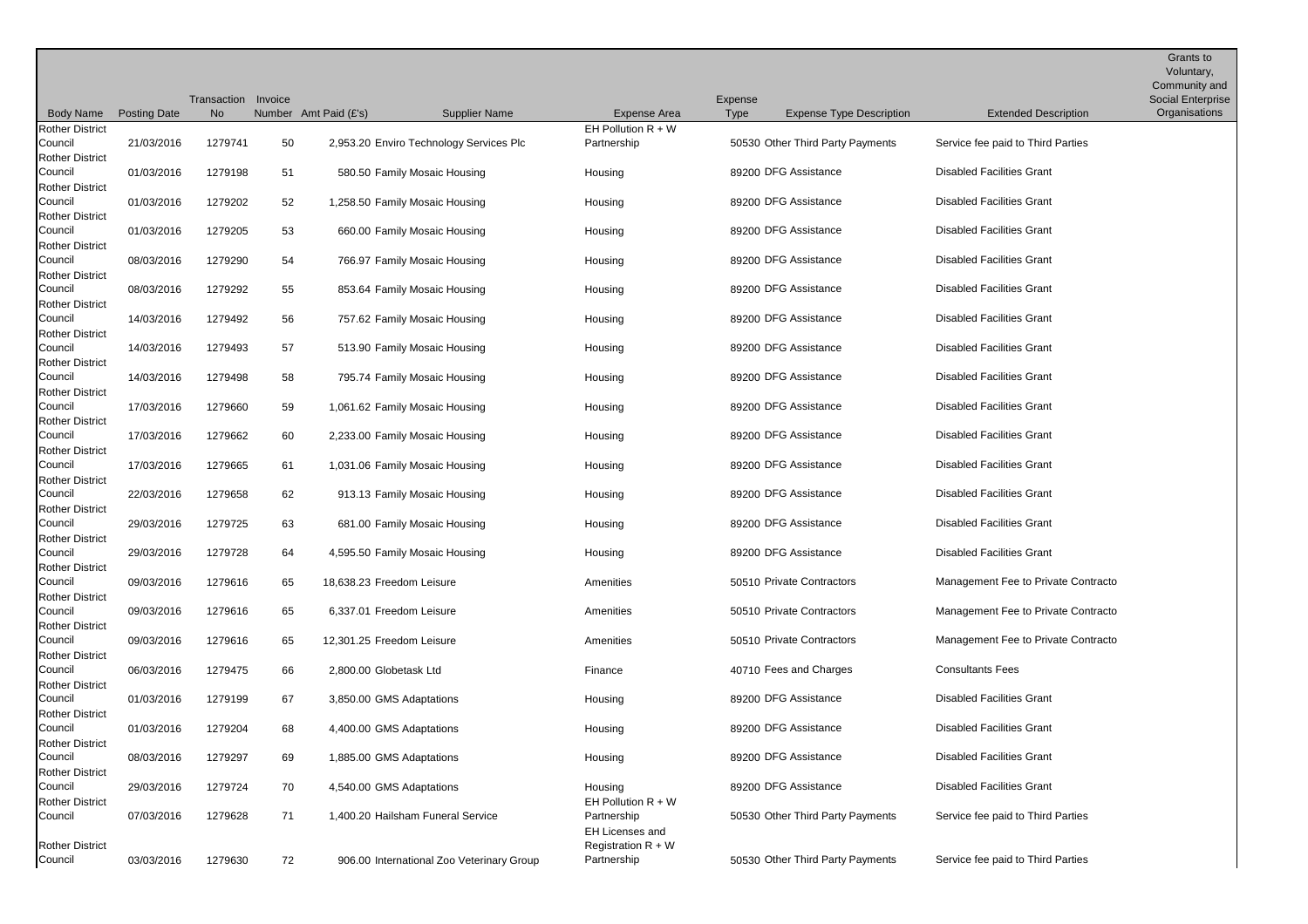|                                            |                     |             |         |                                                                      |                                                                    |             |                                                                     |                                     | Grants to<br>Voluntary, |
|--------------------------------------------|---------------------|-------------|---------|----------------------------------------------------------------------|--------------------------------------------------------------------|-------------|---------------------------------------------------------------------|-------------------------------------|-------------------------|
|                                            |                     |             |         |                                                                      |                                                                    |             |                                                                     |                                     | Community and           |
|                                            |                     | Transaction | Invoice |                                                                      |                                                                    | Expense     |                                                                     |                                     | Social Enterprise       |
| <b>Body Name</b><br><b>Rother District</b> | <b>Posting Date</b> | <b>No</b>   |         | Number Amt Paid (£'s)<br><b>Supplier Name</b>                        | <b>Expense Area</b>                                                | <b>Type</b> | <b>Expense Type Description</b>                                     | <b>Extended Description</b>         | Organisations           |
| Council<br><b>Rother District</b>          | 24/03/2016          | 1279723     | 73      | 900.00 J D Fencing Contractors                                       | Amenities                                                          |             | Premises-Repairs, Mtce,<br>20110 Refurbishment                      | <b>Parks-Fencing Products</b>       |                         |
| Council<br><b>Rother District</b>          | 01/03/2016          | 1279207     | 74      | 20,000.00 J D Mills Ltd                                              | Housing                                                            |             | 89200 DFG Assistance                                                | <b>Disabled Facilities Grant</b>    |                         |
| Council<br><b>Rother District</b>          | 04/03/2016          | 1279581     | 75      | 743.40 Johnston Publishing Ltd                                       | Planning                                                           |             | 40470 Publicity                                                     | Planady - Rye + Battle Observer     |                         |
| Council<br><b>Rother District</b>          | 07/03/2016          | 1279503     | 76      | 567.56 Johnston Publishing Ltd                                       | Human Resources                                                    |             | 11010 Advertising Vacancies                                         | <b>Advertising Vacant Post</b>      |                         |
| Council<br><b>Rother District</b>          | 21/03/2016          | 1279686     | 77      | 2,520.00 K and N Consulting Ltd                                      | Finance                                                            |             | 10410 Agency Staff                                                  | <b>Agency Staff</b>                 |                         |
| Council<br><b>Rother District</b>          | 18/03/2016          | 1279639     | 78      | 654.00 Keep Britian Tidy                                             | Amenities                                                          |             | 40750 Subscriptions to Organisations                                | Subscription to Organisations       |                         |
| Council<br><b>Rother District</b>          | 01/03/2016          | 1279482     | 79      | 8,097.86 Land Securities Properties Ltd                              | Amenities                                                          |             | 40710 Fees and Charges<br>Premises-Repairs, Mtce,                   | Service Charge-Land Securities      |                         |
| Council<br><b>Rother District</b>          | 15/03/2016          | 1279632     | 80      | 776.40 MC Glass (East Sussex) Ltd                                    | <b>Corporate Resources</b>                                         |             | 20110 Refurbishment<br>Computer Licences (IT TO BUY                 | Specified Repairs and Works listed  |                         |
| Council<br><b>Rother District</b>          | 02/03/2016          | 1279436     | 81      | 5,523.60 MCPC Systems (UK) Ltd                                       | Technology<br><b>Building Control</b>                              |             | 41140 ONLY)                                                         | Advnce Pay Maint/Upgrading Software |                         |
| Council<br><b>Rother District</b>          | 21/03/2016          | 1279706     | 82      | 11.99 Misco                                                          | Partnership<br><b>Building Control</b>                             |             | 40110 Tools & Specialist Equipment                                  | Carriage/Handling Charge            |                         |
| Council<br><b>Rother District</b>          | 21/03/2016          | 1279706     | 82      | 932.48 Misco                                                         | Partnership                                                        |             | 41110 Additional Computer Equipment<br>Computer Licences (IT TO BUY | New PC/Computer                     |                         |
| Council<br><b>Rother District</b>          | 22/03/2016          | 1279705     | 83      | 2,150.16 Misco                                                       | Technology                                                         |             | 41140 ONLY)                                                         | <b>New Computer Software</b>        |                         |
| Council<br><b>Rother District</b>          | 14/03/2016          | 1279501     | 84      | 1,450.00 Mrs Louisa West<br><b>NERC Natural Environment Research</b> | Housing<br>EH Pollution $R + W$                                    |             | 50530 Other Third Party Payments                                    | Homelessness Prevention Projects    |                         |
| Council<br><b>Rother District</b>          | 10/03/2016          | 1279747     | 85      | 1,323.74 Council                                                     | Partnership<br><b>EH Taxi and Private Hire</b><br>Licenses $R + W$ |             | 50530 Other Third Party Payments                                    | Service fee paid to Third Parties   |                         |
| Council<br><b>Rother District</b>          | 04/03/2016          | 1279554     | 86      | 529.68 NewAuto Ltd T/A MOGO (UK)                                     | Partnership                                                        |             | 50530 Other Third Party Payments                                    | EnvH- Taxi Licence Plates           |                         |
| Council<br><b>Rother District</b>          | 08/03/2016          | 1279291     | 87      | 4,091.00 Nutra Plumbing and Heating Ltd                              | Housing                                                            |             | 89200 DFG Assistance                                                | <b>Disabled Facilities Grant</b>    |                         |
| Council<br><b>Rother District</b>          | 08/03/2016          | 1279295     | 88      | 4,500.00 Nutra Plumbing and Heating Ltd                              | Housing                                                            |             | 89200 DFG Assistance                                                | <b>Disabled Facilities Grant</b>    |                         |
| Council<br><b>Rother District</b>          | 14/03/2016          | 1279490     | 89      | 4,691.00 Nutra Plumbing and Heating Ltd                              | Housing                                                            |             | 89200 DFG Assistance                                                | <b>Disabled Facilities Grant</b>    |                         |
| Council<br><b>Rother District</b>          | 14/03/2016          | 1279494     | 90      | 1,784.00 Nutra Plumbing and Heating Ltd                              | Housing                                                            |             | 89200 DFG Assistance                                                | <b>Disabled Facilities Grant</b>    |                         |
| Council<br><b>Rother District</b>          | 14/03/2016          | 1279499     | 91      | 4,500.00 Nutra Plumbing and Heating Ltd                              | Housing                                                            |             | 89200 DFG Assistance                                                | <b>Disabled Facilities Grant</b>    |                         |
| Council<br><b>Rother District</b>          | 11/03/2016          | 1279585     | 92      | 1,140.00 Ocella Ltd                                                  | Planning                                                           |             | 40710 Fees and Charges                                              | Ocella - Report Dev/Implement/Train |                         |
| Council<br><b>Rother District</b>          | 06/03/2016          | 1279353     | 93      | 4,040.00 Pitney Bowes Purchase Power                                 | Finance<br>EH Pollution $R + W$                                    |             | 99010 Stock Accounts                                                | Town Hall Franking Machine          |                         |
| Council<br><b>Rother District</b>          | 24/03/2016          | 1279745     | 94      | 2,730.00 Pure EH Ltd                                                 | Partnership                                                        |             | 50530 Other Third Party Payments                                    | Service fee paid to Third Parties   |                         |
| Council<br><b>Rother District</b>          | 14/03/2016          | 1279733     | 95      | 750.12 Redmere Lodge                                                 | Housing                                                            |             | 40710 Fees and Charges                                              | Bed and Breakfast Accom - misc.     |                         |
| Council                                    | 14/03/2016          | 1279734     | 96      | 750.12 Redmere Lodge                                                 | Housing                                                            |             | 40710 Fees and Charges                                              | Bed and Breakfast Accom - misc.     |                         |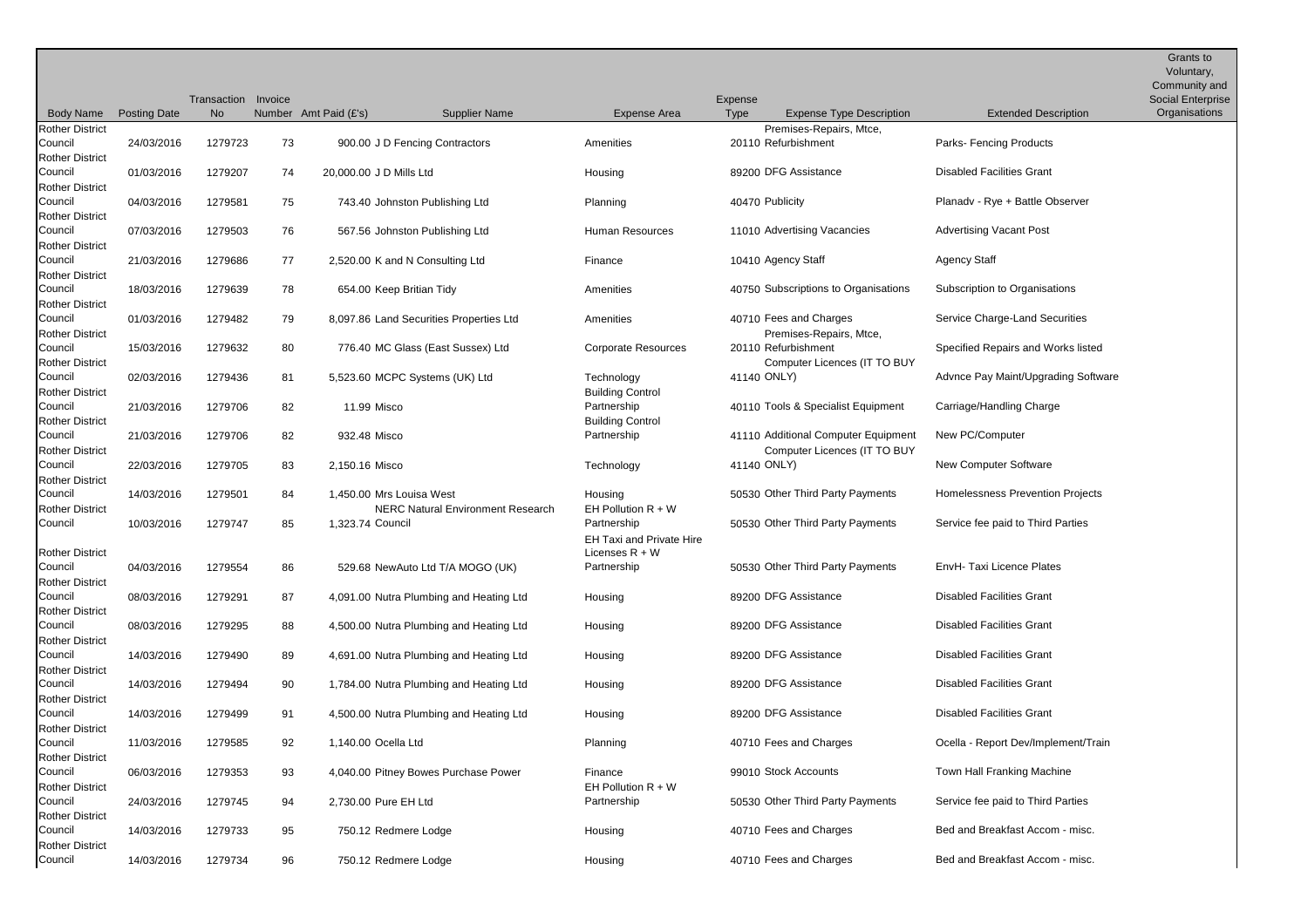|                                                             |                     | Transaction Invoice |     |                                              |                                                             |                        |                                                   |                                            | Grants to<br>Voluntary,<br>Community and<br><b>Social Enterprise</b> |
|-------------------------------------------------------------|---------------------|---------------------|-----|----------------------------------------------|-------------------------------------------------------------|------------------------|---------------------------------------------------|--------------------------------------------|----------------------------------------------------------------------|
| <b>Body Name</b>                                            | <b>Posting Date</b> | No                  |     | Number Amt Paid (£'s)<br>Supplier Name       | Expense Area                                                | Expense<br><b>Type</b> | <b>Expense Type Description</b>                   | <b>Extended Description</b>                | Organisations                                                        |
| <b>Rother District</b><br>Council<br><b>Rother District</b> | 17/03/2016          | 1279708             | 97  | 1,627.50 Rother Voluntary Action             | Amenities                                                   |                        | 50410 Grants - Other Organisations                | Sports Development - Active Rother         | Yes                                                                  |
| Council<br><b>Rother District</b>                           | 07/03/2016          | 1279465             | 98  | 588.00 Solutions Accommodation Providers Ltd | Housing                                                     |                        | 40710 Fees and Charges                            | Bed and Breakfast Accom - misc.            |                                                                      |
| Council<br><b>Rother District</b>                           | 14/03/2016          | 1279731             | 99  | 588.00 Solutions Accommodation Providers Ltd | Housing                                                     |                        | 40710 Fees and Charges                            | Bed and Breakfast Accom - misc.            |                                                                      |
| Council<br><b>Rother District</b>                           | 21/03/2016          | 1279736             | 100 | 588.00 Solutions Accommodation Providers Ltd | Housing                                                     |                        | 40710 Fees and Charges                            | Bed and Breakfast Accom - misc.            |                                                                      |
| Council<br><b>Rother District</b>                           | 04/03/2016          | 1279591             | 101 | 371.87 Southern Water                        | Amenities                                                   |                        | 20410 Premises-Water                              | <b>Water Charges</b>                       |                                                                      |
| Council<br><b>Rother District</b>                           | 04/03/2016          | 1279591             | 101 | 652.45 Southern Water                        | Amenities                                                   |                        | 20510 Premises-Sewerage                           | Sewage Charges                             |                                                                      |
| Council<br><b>Rother District</b>                           | 04/03/2016          | 1279593             | 102 | 360.98 Southern Water                        | Amenities                                                   |                        | 20410 Premises-Water                              | <b>Water Charges</b>                       |                                                                      |
| Council<br><b>Rother District</b>                           | 04/03/2016          | 1279593             | 102 | 621.37 Southern Water                        | Amenities                                                   |                        | 20510 Premises-Sewerage                           | Sewage Charges                             |                                                                      |
| Council<br><b>Rother District</b>                           | 01/03/2016          | 1279352             | 103 | 17,978.72 Specialist Hygiene Services Ltd    | Amenities                                                   |                        | 20810 Premises-Cleaning Contractor                | <b>Public Conveniences Cleaning Servic</b> |                                                                      |
| Council<br><b>Rother District</b>                           | 06/03/2016          | 1279649             | 104 | 504.00 Stamford Storage Solutions            | Housing                                                     |                        | 40710 Fees and Charges                            | <b>BandB Removals</b>                      |                                                                      |
| Council<br><b>Rother District</b>                           | 06/03/2016          | 1279650             | 105 | 620.00 Stamford Storage Solutions            | Housing                                                     |                        | 40710 Fees and Charges                            | <b>BandB Removals</b>                      |                                                                      |
| Council<br><b>Rother District</b>                           | 07/03/2016          | 1279584             | 106 | 1,000.00 Sussex Wildlife Trust               | Planning<br><b>EH Environmental</b><br>Services Admin R + W |                        | 40750 Subscriptions to Organisations              | Subscription to Organisations              |                                                                      |
| Council<br><b>Rother District</b>                           | 04/03/2016          | 1279358             | 107 | 595.00 The University of Warwick             | Partnership                                                 | 10910 Training         |                                                   | <b>Tuition Fees</b>                        |                                                                      |
| Council<br><b>Rother District</b>                           | 14/03/2016          | 1279495             | 108 | 1,842.00 TLC Stairlifts Ltd                  | Housing                                                     |                        | 89200 DFG Assistance                              | <b>Disabled Facilities Grant</b>           |                                                                      |
| Council<br><b>Rother District</b>                           | 07/03/2016          | 1279328             | 109 | 1,200.00 Tourism South East                  | Regeneration                                                | 40460 Marketing        |                                                   | Regular Marketing activities - Tourism     |                                                                      |
| Council<br><b>Rother District</b>                           | 22/03/2016          | 1279726             | 110 | 900.00 Trainmerit Ltd T/A Maltbys            | Housing                                                     |                        | 50530 Other Third Party Payments                  | <b>Homelessness Prevention Projects</b>    |                                                                      |
| Council<br><b>Rother District</b>                           | 03/03/2016          | 1279345             | 111 | 2.160.00 Wealden and Eastbourne Lifeline     | <b>Corporate Resources</b>                                  |                        | 42100 Crime and Community Initiatives             | Crime Prevention Resources (REV)           |                                                                      |
| Council<br><b>Rother District</b>                           | 15/03/2016          | 1279638             | 112 | 736.61 Wybone Ltd                            | Amenities                                                   |                        | 40130 Furniture and Equipment                     | Parks-Litter Bins                          |                                                                      |
| Council<br><b>Rother District</b>                           | 18/03/2016          | 1279792             | 113 | 575.00 Her Majestys Court Service            | Finance                                                     |                        | 40710 Fees and Charges                            | <b>Court Costs/Fees</b>                    |                                                                      |
| Council<br><b>Rother District</b>                           | 18/03/2016          | 1279761             | 114 | 1,980.00 Valuation Office Agency             | <b>Corporate Resources</b>                                  |                        | 40710 Fees and Charges                            | <b>Valuation Services</b>                  |                                                                      |
| Council<br><b>Rother District</b>                           | 22/03/2016          | 1279757             | 115 | 626.46 Valuation Office Agency               | <b>Corporate Resources</b>                                  |                        | 40710 Fees and Charges<br>Premises-Repairs, Mtce, | <b>Valuation Services</b>                  |                                                                      |
| Council<br><b>Rother District</b>                           | 01/03/2016          | 1279299             | 116 | 2,925.86 Booker and Best Ltd                 | Amenities                                                   |                        | 20110 Refurbishment<br>Premises-Repairs, Mtce,    | <b>Heating Maintenance</b>                 |                                                                      |
| Council<br><b>Rother District</b>                           | 04/03/2016          | 1279361             | 117 | 4,668.00 Colin A May                         | Amenities                                                   |                        | 20110 Refurbishment<br>Premises-Repairs, Mtce,    | Specified Repairs and Works listed         |                                                                      |
| Council<br><b>Rother District</b>                           | 04/03/2016          | 1279362             | 118 | 2,580.00 Colin A May                         | Amenities                                                   |                        | 20110 Refurbishment<br>Premises-Repairs, Mtce,    | Painting Works                             |                                                                      |
| Council                                                     | 04/03/2016          | 1279525             | 119 | 1,764.00 Colin A May                         | Amenities                                                   |                        | 20110 Refurbishment                               | Specified Repairs and Works listed         |                                                                      |